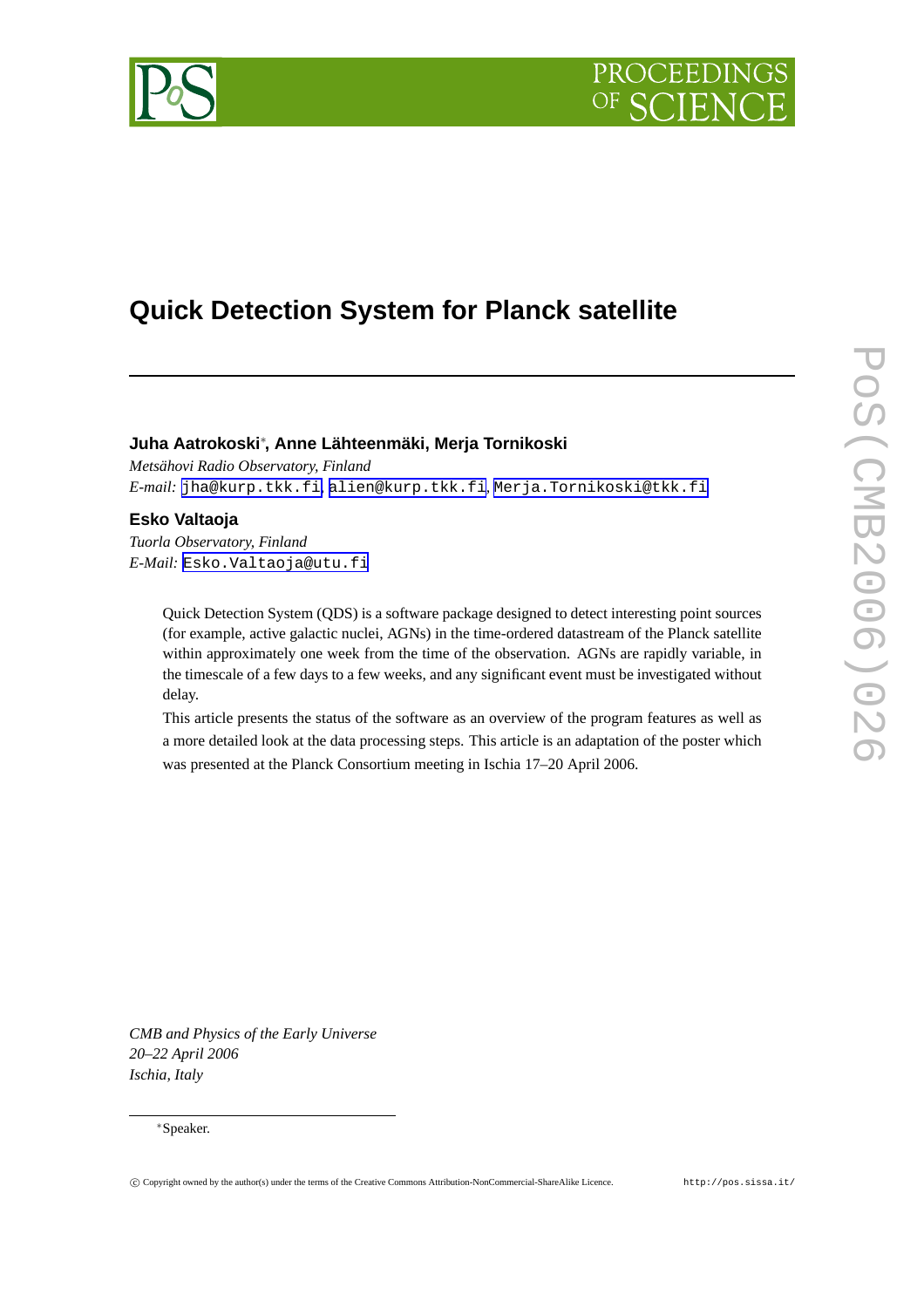

**Figure 1:** The place of ODS in the Planck data processing pipeline.

### **1. General Features**

These are some of the general features of the software:

- Very configurable. Most configuration variables can have frequency- and detector-specific values as well as a default value.
- Support for arbitrary number of detectors and frequencies.
- Not strictly Planck-specific: the main restriction is that the data must be in similar rings as in Planck for ring normalization. This can be circumvented by using pre-normalized data.
- Can also be run in interactive mode where the results can be examined and source observation histories can be plotted as graphs.
- User manual (not yet complete).

#### **2. Processing Pipeline**

This section describes the processing pipeline (Figure [2\)](#page-2-0) which is used to process the data rings from all the detectors.

The first step in the processing pipeline is the *normalization* of the data rings. The 60 very noisy sampling rings from the same sky circle are averaged together to produce a noise-reduced ring, the rings are adjusted to have a well-defined and consistent starting point and direction (Figure [3\)](#page-2-0) and finally the sample units are converted from antenna temperature to flux density. Future work will implement caching of the normalized rings to reduce processing time on rings already processed once.

The normalized rings can be easily averaged with rings from other detectors in the same sky circle (detector grouping) and also with surrounding rings to further reduce noise.

The next step is filtering and thresholding, which are the actual steps that detect the point sources. Filtering uses a Mexican Hat Wavelet filter with the width parameter configurable for each detector either as a multiple of the beam FWHM or directly in arc minutes. Future plans for filtering include support for matched filters and optimal Mexican Hat width determination from the background power spectrum.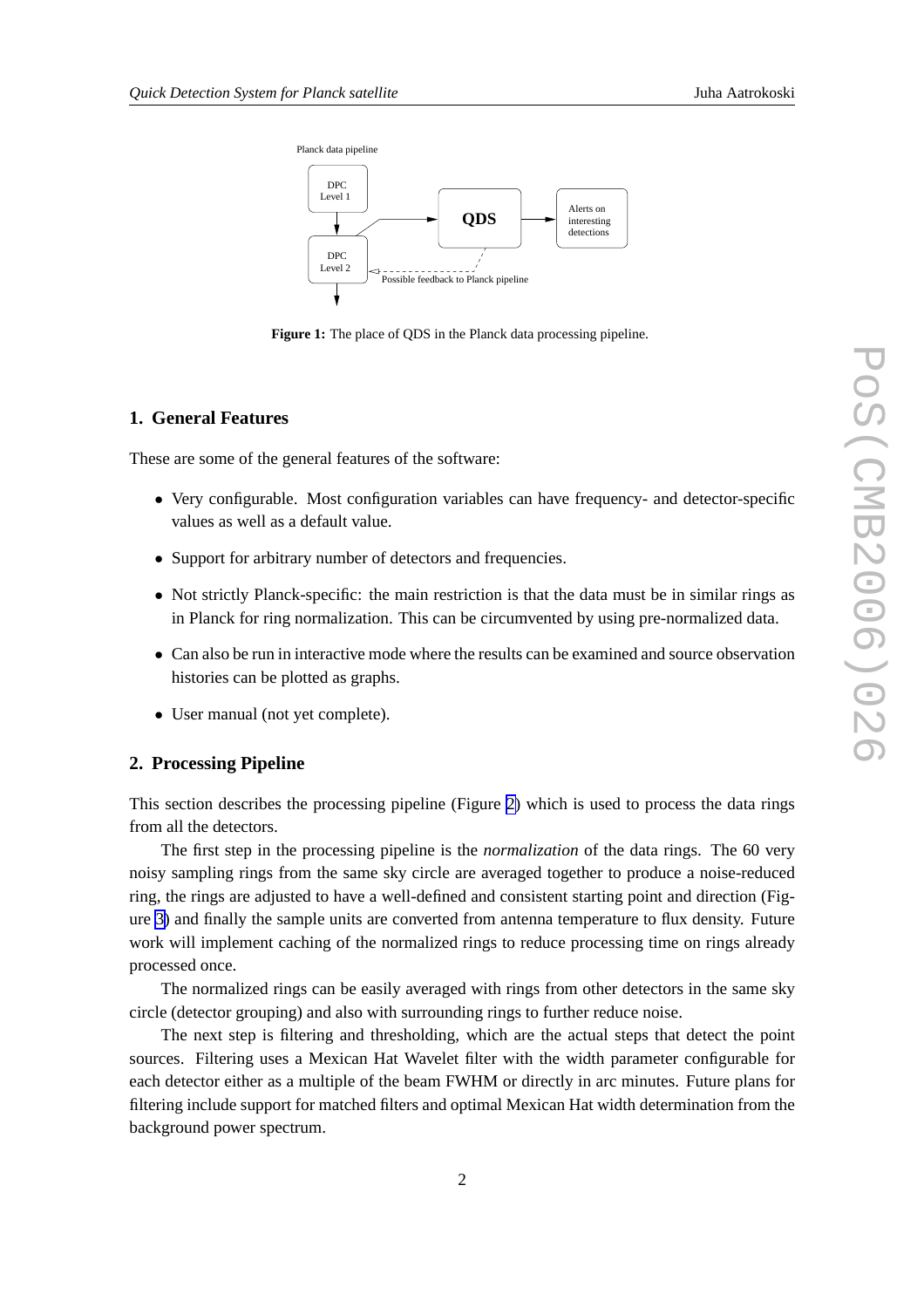

<span id="page-2-0"></span>

**Figure 2:** A detailed chart of the QDS processing pipeline. This illustrates how one ring from one detector group (and frequency) is processed. Multiple rings are processed in numerical order. Alerts produced by different detector groups are merged as the final step of the program run.



**Figure 3:** Ring normalization principles. A normalized ring starts from the ecliptic north and goes around the pointing vector in the clockwise direction.

After filtering the noise level  $\sigma$  of the data is determined and the data is thresholded to detect point sources. The threshold is usually configured as a multiple of the noise level. Future plans for thresholding involve maybe using several thresholds for each ring, primarily depending on the galactic coordinates.

As a point source is usually visible in several rings, the detection results for each ring must be consolidated with the results from all the other rings being processed to remove duplicates and determine the correct values for coordinates and brightness. Finally those detections that are deemed interesting will produce an alert for the operator.